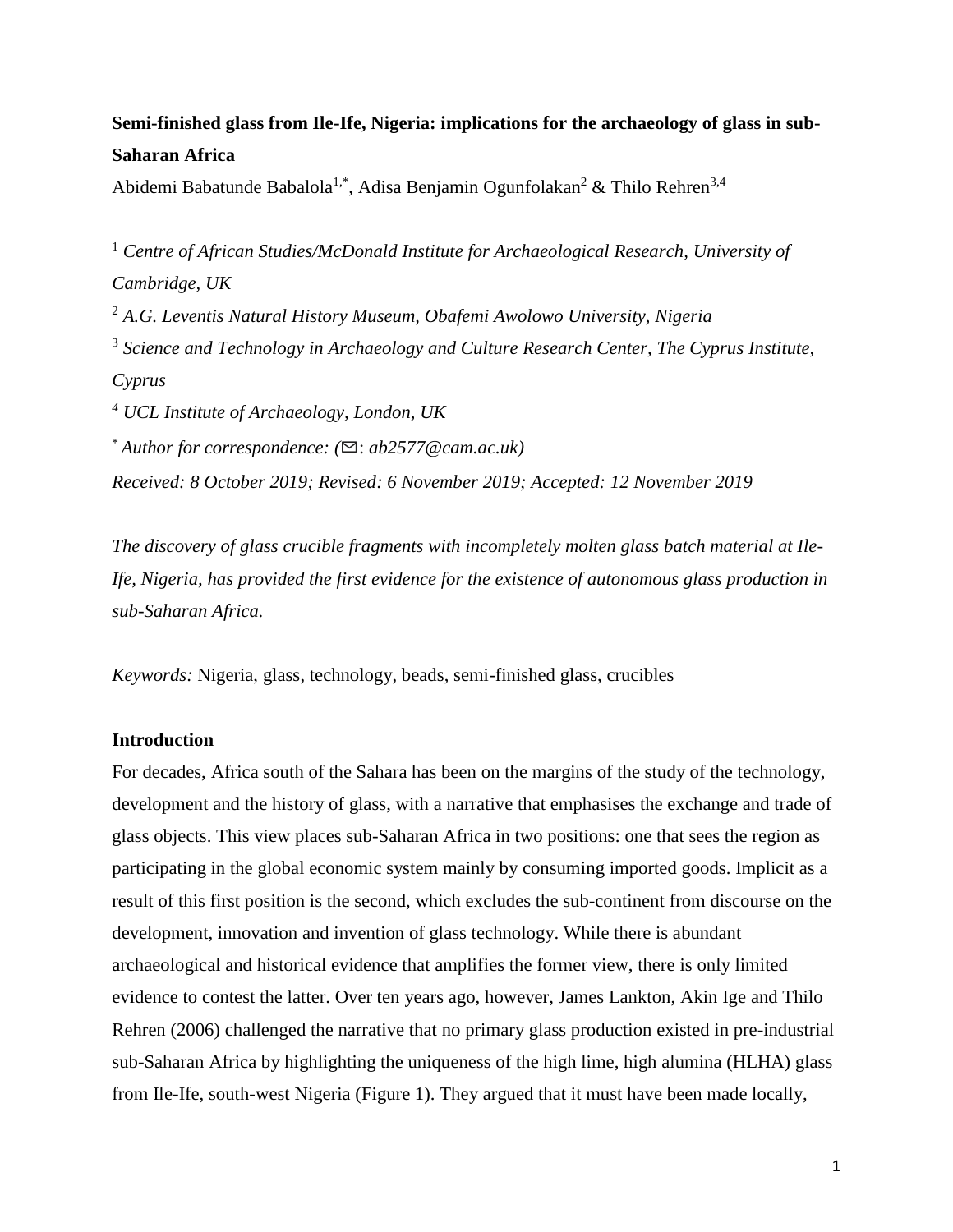from materials available within the surrounding environment, during the twelfth century AD (Lankton *et al.* 2006; Freestone 2006; Ige 2012).

<FIGURE 1, 13.5cm colour>

Recent archaeological investigations at Igbo Olokun, an early glass workshop in Ile-Ife, have confirmed that HLHA glass was the product of a local recipe developed by early inhabitants of Ile-Ife (Babalola *et al*. 2017, 2018). It has also been demonstrated that HLHA glass beads were manufactured on a large scale, suggesting access to a ready market and high demand for the product during the classical era of Ile-Ife (Babalola 2019). Recent work has identified very similar bead-making evidence from early Osogbo, some 45km north of Ile-Ife and dating to a few centuries later (Ogundiran & Ige 2015). While significant work has been undertaken on the production of glass beads in classical Ile-Ife and seventeen century AD Osogbo, it is nowhere near complete, and further investigations are needed, especially in the wake of the discovery of what appeared to be incompletely molten batch material, also called semi-finished glass.

## **2016 and 2017 investigations**

Abidemi Babalola undertook fieldwork at Ile-Ife between 2016 and 2017. The purpose was twofold: first, to revisit sites where evidence of glass bead making had previously been reported, geo-reference their locations and assess their integrity for future excavation. Second, to examine artefact assemblages in the storage facility of the Natural History Museum of the Obafemi Awolowo University, collected or excavated from archaeological sites around Ile-Ife. The storage facility proved fruitful, yielding several crucible fragments with examples of incompletely molten batch material that had not been identified during collection. These significantly enhance our understanding of glassmaking in sub-Saharan Africa.

#### **Semi-finished glass**

Three fragments of crucible vessels with semi-finished glass encrustation in their interior were discovered in the museum store (Figure 2a & b). This identification was based on comparison with semi-finished glass from Egypt (e.g. Rehren & Pusch 2005; Smirniou & Rehren 2011) and Greece (Rehren *et al.* 2005). The crucible fragments are recorded as having been collected at Igbo Olokun. Two are body fragments with a thin and corroded layer of suspected incompletely molten batch material, while the third sample is a crucible base with a well-preserved chunk of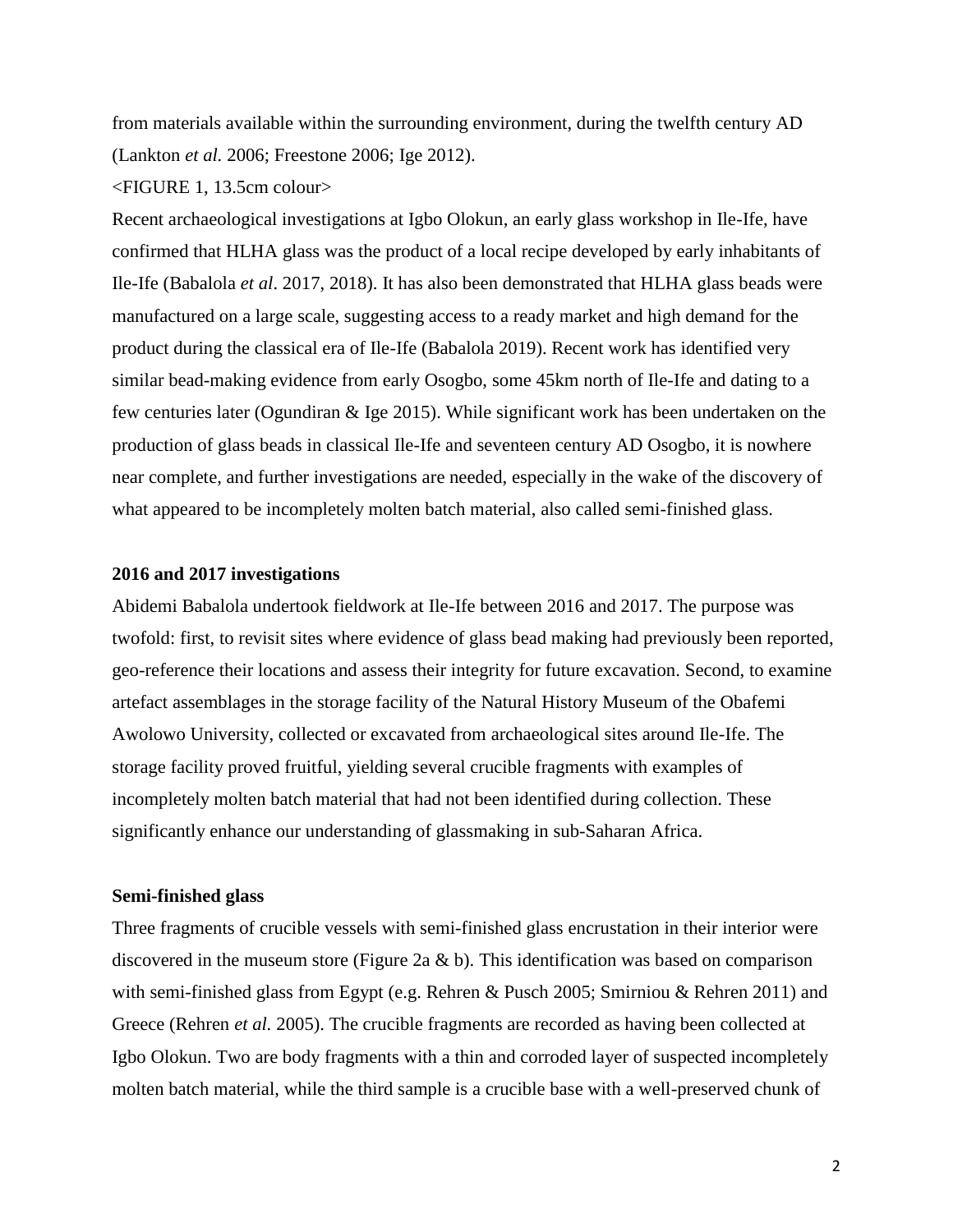semi-finished glass. The third fragment is about one-third of the size of a flat crucible base. The total thickness is 35mm, while the wall thickness is approximately 25mm, consistent with glass crucibles from known reliably dated archaeological contexts (Babalola 2015) and those previously excavated at Ile-Ife (Willett 2004).

<FIGURE 2, 13.5cm colour>

## *Laboratory analysis*

The samples are currently being analysed at the Science and Technology in Archaeology and Culture Research Center of the Cyprus Institute. Their matrix is heterogeneous, consisting of a glassy phase with residual quartz and feldspar and newly formed wollastonite, a typical phase in glass-forming reaction, as well as several intermediate phases (Figure 3a & b). The glass matrix of the samples shares all compositional characteristics of finished HLHA glass objects, indicating that their melt composition is ready finished glass. The heterogeneity of this melt phase and the included residual mineral phases, however, are typical for primary glassmaking processes, with different alkali ratios in different parts next to each other within the same sample. This heterogeneity reflects the incomplete melting of the raw materials, primarily feldspars of varying compositions, and would have disappeared once the glass became fully molten and worked into objects.

<FIGURE 3, 20cm greyscale, place landscape>

#### **Implications and concluding remarks**

Semi-finished glass is a direct indicator of primary glass production (Smirniou & Rehren 2011). The semi-finished glass from Ile-Ife is the first to be reported from sub-Saharan Africa, and is consistent with semi-finished glass known from glassmaking centres elsewhere (e.g. Rehren & Pusch 2005; Jackson & Nicholson 2007; Pusch & Rehren 2007). Its composition provides archaeological proof for the suggestion by Freestone (2006: 140) that such HLHA glass would have been made with feldspar-rich immature granitic sand or pegmatite as indicated by the high alumina, and that the high lime content derived from addition of a calcium carbonate rich material, such as limestone or shell. Our data are also consistent with the result of Ige's (2012: 489) experimental work, which demonstrated that a mixture of feldspar rich sand and snail shell, when melted in small crucibles at temperatures above approximately 700 $^{\circ}$ C, indeed produce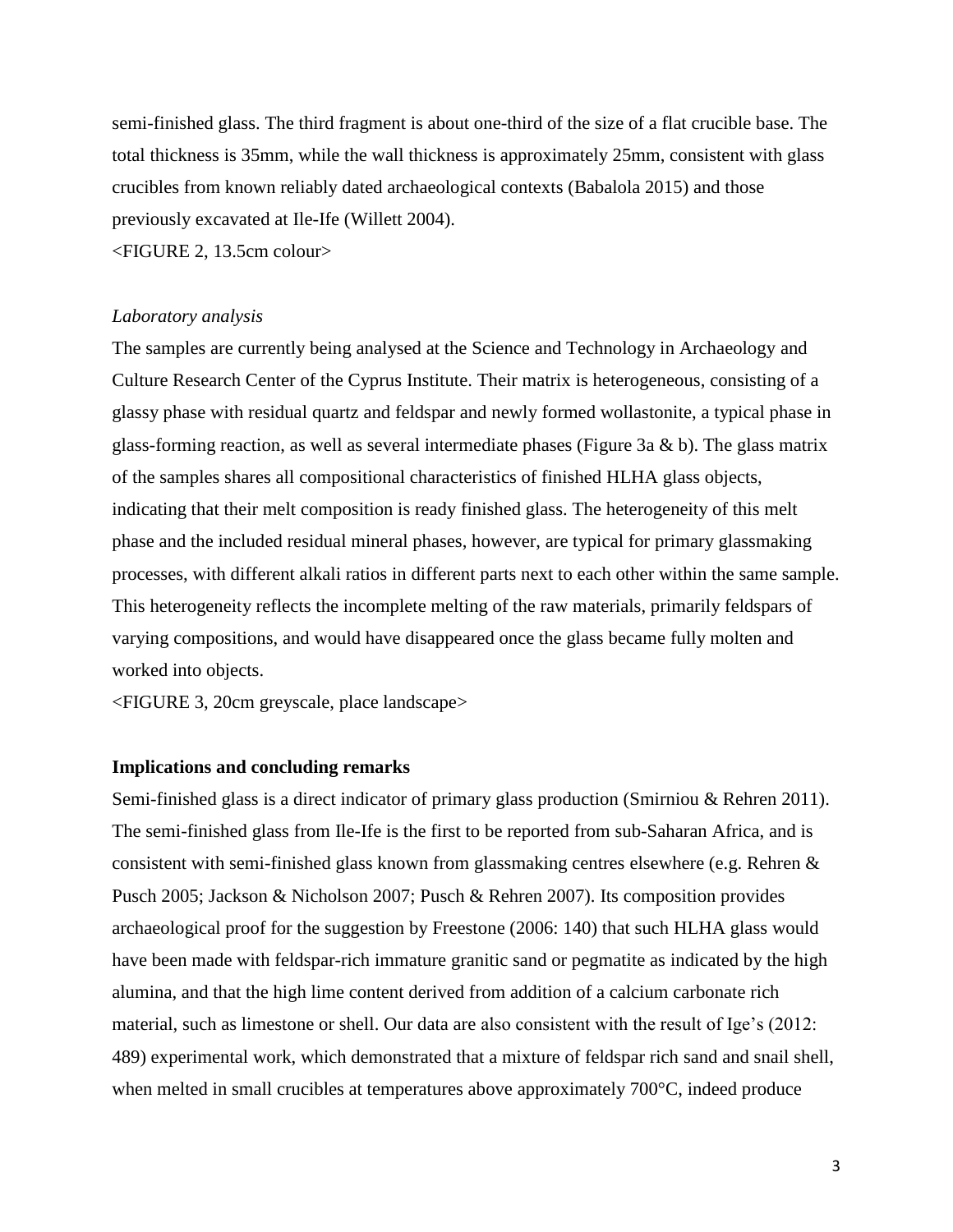glass with compositions similar to the Ile-Ife HLHA. Archaeological work at Osogbo has uncovered a feldspar-rich substance suggested to have been used in glassmaking during the early period in Osogbo in the seventeenth century AD (Ogundiran & Ige 2015), demonstrating the longevity and geographic spread of this technology and perhaps its disappearance and reinvention. This feldspar-lime glass has no parallel in pre-modern glassmaking, decisively confirming the autonomous origin of the Ile-Ife glassmaking technology. Many questions remain unanswered about the primary glass-production process in sub-Saharan Africa. How was it organised? What do we know about the raw materials (the clay used for the crucibles; the sand for the glassmaking; fuel used in the furnace), their processing and the further treatment of the semi-finished glass? Did these indigenous glass beads carry a distinct value connotation compared to the imported glass beads, and if so, how were they recognised? Ongoing research opens a new chapter in the archaeology and history of glassmaking in sub-

Saharan Africa and situates the sub-continent within the global discourse of invention and innovation in early societies.

#### **Acknowledgements**

The authors are grateful for the support of UCL Qatar in facilitating initial sample preparation and SEM analyses on these finds. The research is generously supported by the A.G. Leventis Foundation as part of a current project addressing primary glassmaking in Ile-Ife. Support from the Association of the History of Glass (AHG) and Corning Museum of Glass—Rakow Grant 2017 and the D.M. McDonald grant 2018 enabled further fieldwork at Ile-Ife.

## **References**

BABALOLA, A.B. 2015. Archaeological investigations of early glass production at Igbo Olokun, Ile-Ife (Nigeria). PhD dissertation, Rice University.

– 2019. Medieval glass bead production and exchange, in K. Beczoak (ed.) *Caravans of gold, fragments in time: arts, culture, and exchange across medieval sub-Saharan Africa*: 233–40. Princeton (NJ) & Oxford: Princeton University Press.

BABALOLA, A.B., S.K. MCINTOSH, I. DUSSUBIEUX & TH. REHREN. 2017. Ife and Igbo Olokun in the history of glass in West Africa. *Antiquity* 91: 732–50. https://doi.org/10.15184/aqy.2017.80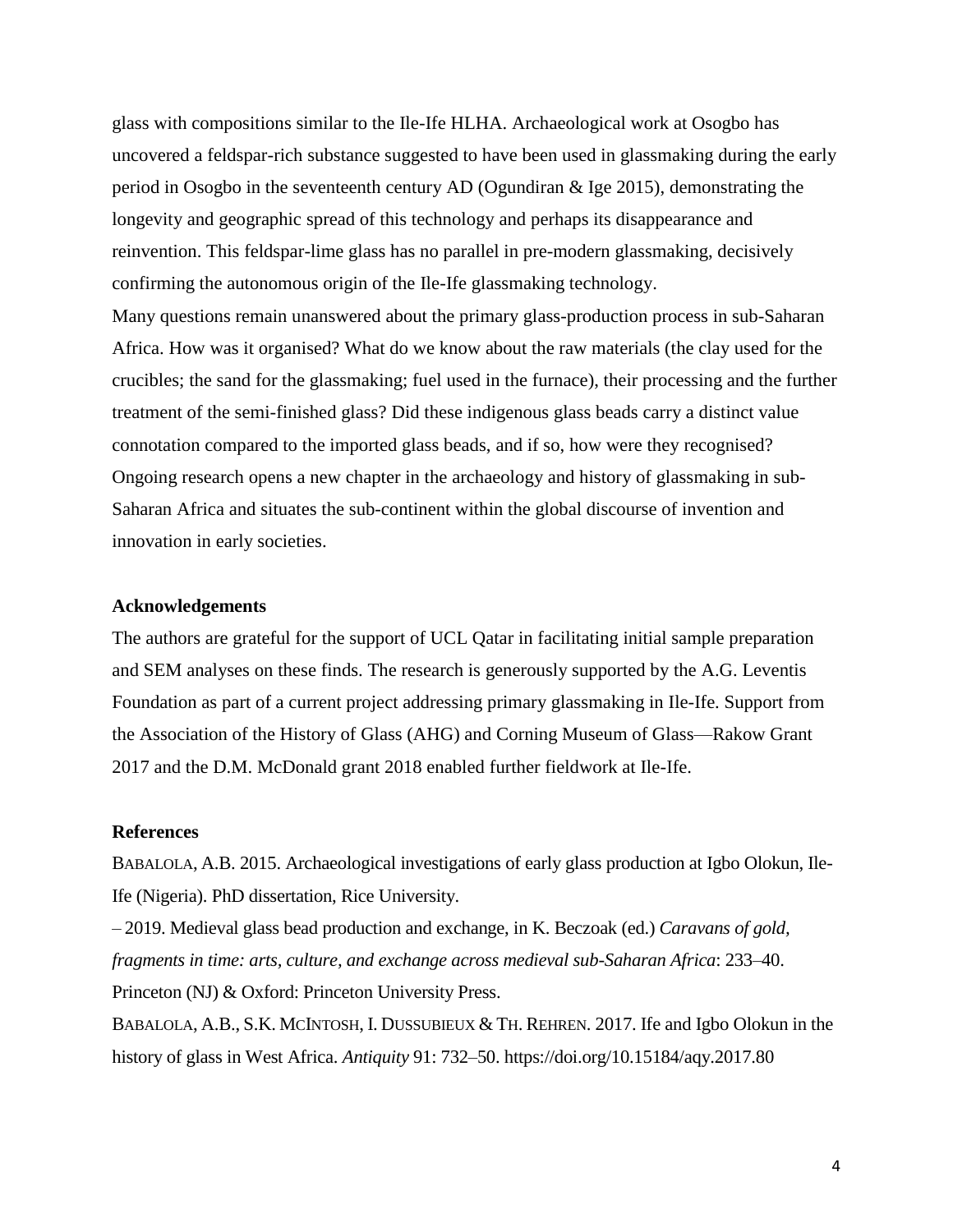BABALOLA, A.B., TH. REHREN, A. IGE & S.K. MCINTOSH. 2018. The glass making crucibles from Ile-Ife, south-west Nigeria. *Journal of African Archaeology* 16: 31–59.

https://doi.org/10.1163/21915784-20180002

FREESTONE, I. 2006. An indigenous technology? A commentary on Lankton *et al*. 'Early primary glass production in southern Nigeria'. *Journal of African Archaeology* 4: 139–42.

https://doi.org/10.3213/1612-1651-10066

IGE, A. 2012. Ancient glassmaking in Ile-Ife, southern Nigeria, in D. Ignatiadou & A. Antonaras (ed.) *Annales du 18e Congress de l'AIHV*: 486–90. Thessaloniki: Association Internationale pour l'Histoire du Verre

JACKSON, C.M. & P.T. NICHOLSON. 2007. Compositional analysis of the vitreous materials found at Amarna, in P.T. Nicholson (ed.) *Brilliant things for Akhenaten: the production of glass, vitreous materials and pottery at Amarna Site O45.1*: 101–16. London: Egypt Exploration Society.

LANKTON, J., A. IGE & TH. REHREN. 2006. Early primary glass production in southern Nigeria. *Journal of African Archaeology* 4: 111–38. https://doi.org/10.3213/1612-1651-10065

OGUNDIRAN, A. & A. IGE. 2015. 'Our ancestors were material scientists': archaeological and geochemical evidence for indigenous Yoruba glass technology. *Journal of Black Studies* 46: 751–72. https://doi.org/10.1177/0021934715600964

PUSCH, E. & TH. REHREN. 2007. *Rubinglas für den Pharao* (Forschungen in der Ramses-Stadt, Band 6). Hildesheim: Gerstenberg.

REHREN, TH., & E. PUSCH. 2005. Late Bronze Age Egyptian glass production at Qantir-Piramesses. *Science* 308: 1756–58. https://doi.org/10.1126/science.1110466

REHREN, TH., L. SPENCER & P. TRIANTAFYLLIDIS. 2005 The primary production of glass at Hellenistic Rhodes, in H. Cool (ed.) *Annales du 16e Congress de l'AIHV*: 39–43. Nottingham: Association Internationale pour l'Histoire du Verre.

SMIRNIOU, M. & TH. REHREN. 2011. Direct evidence of primary glass production in Late Bronze Age Amarna, Egypt. *Archaeometry* 53: 58–80. https://doi.org/10.1111/j.1475- 4754.2010.00521.x

WILLETT, F. 2004. *The art of Ife: a descriptive catalogue and database*. Glasgow: Hunterian Museum and Art Gallery.